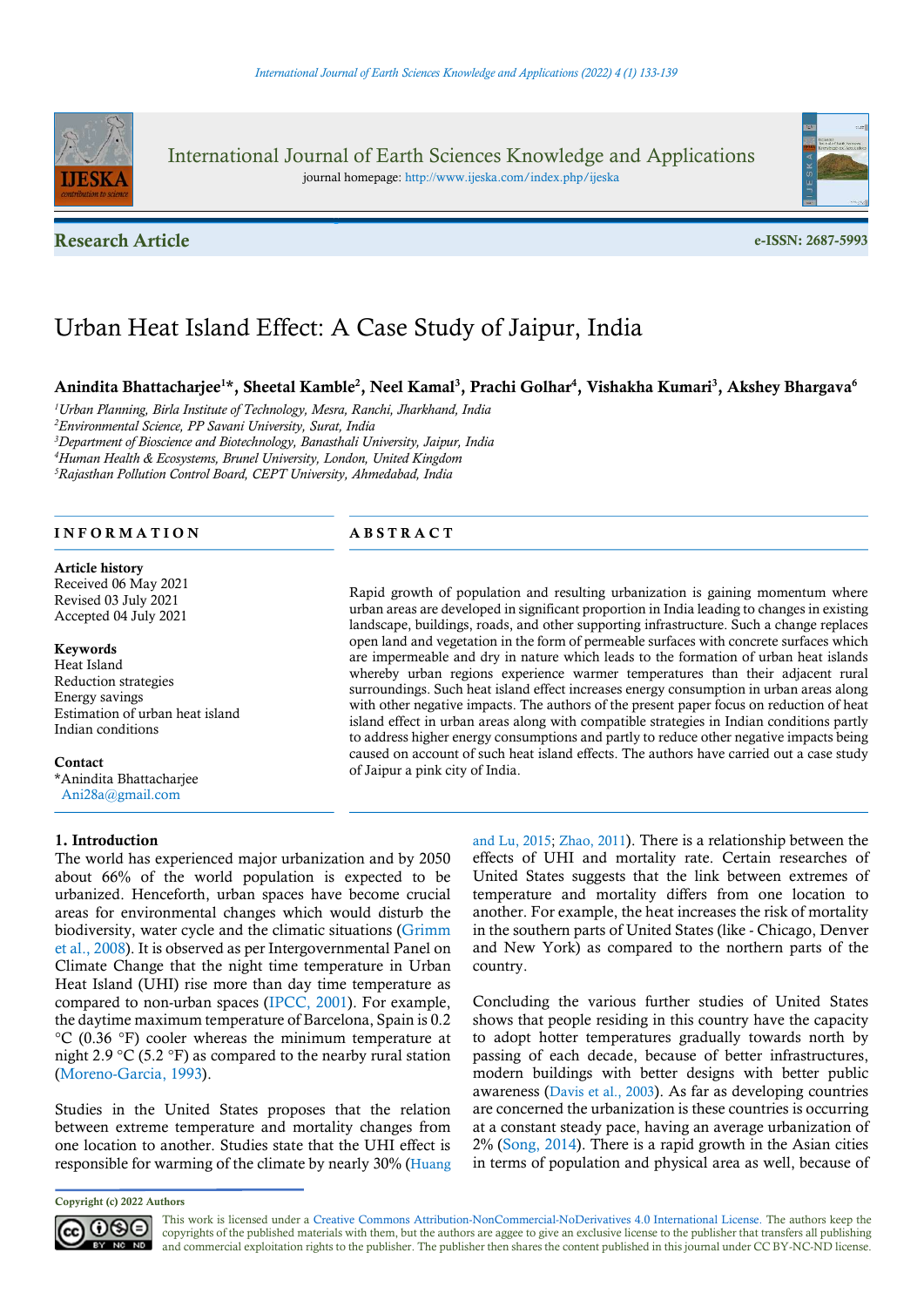increase in the urbanization. However, it is very necessary to observe the changes in the trends and the differences in UHI intensity values based on its urban spaces is because of its varying features of topography, population and economic situation (Hinkel et al., 2003). Thus, quite significant correlations were found in all the Asian cities based on these parameters on an urban area of over 300sq kilometers in 2010 (Lee et al., 2019).

In a city with high latitudes, the UHI intensity is seen to be quite high in winters as compared to summers which occurs due to the decrease in solar radiation, due to which the vertical turbulent transport and boundary layer depth reduces (Spence et al., 2008).

Also, the anthropogenically released heat during winters can be one of the considered factors, one of the best examples of such phenomenon the city named Beijing. In case of the cities named Dhaka and Karachi, no correlations were found UHI intensity and urban space with size as per observations. As, the developing countries like Bangladesh although productive industrialization take place, but still these countries lack urbanization in their towns. Due to which certain cities of these countries often experience lower economic achievement which results into the inability of these cities to achieve the structural shift from rural based activities to urban based industries. This results into being the reasons of the UHI intensity and the urban size of these cities being non correlated (Chang, 2016).

| No             | Strategies and<br>techniques             | Definition                                                                                                                                                                                                                                                                                                                                                                                                                                           | <b>Benefits</b>                                                                                                                                                                                                                                                                                                                                                                                                                                                                                                                                                                                                                                                                                                                                          |
|----------------|------------------------------------------|------------------------------------------------------------------------------------------------------------------------------------------------------------------------------------------------------------------------------------------------------------------------------------------------------------------------------------------------------------------------------------------------------------------------------------------------------|----------------------------------------------------------------------------------------------------------------------------------------------------------------------------------------------------------------------------------------------------------------------------------------------------------------------------------------------------------------------------------------------------------------------------------------------------------------------------------------------------------------------------------------------------------------------------------------------------------------------------------------------------------------------------------------------------------------------------------------------------------|
| 1              | Green roof                               | A green roof is an addition to the existing<br>roofing system of an existing building for the<br>purpose of growing flora (URL1, 2018).                                                                                                                                                                                                                                                                                                              | Green roof reduces the necessity for the accumulation of Storm Water<br>In an urban environment it reduces the UHI effect by covering many<br>$\checkmark$<br>of the concrete surfaces or other surfaces that might have the<br>possibility to generate heat.<br>The plants in the green roof catches many pollutants that helps to<br>✓<br>reduce pollution. Also, it reduces the amount of noise being generated.                                                                                                                                                                                                                                                                                                                                      |
| 2              | Cool roof                                | A roofing system that provides higher<br>reflectance and higher thermal emittance as<br>compared to other type of roofs is known as a<br>cool roof. Thus, a cool roof has the capacity<br>to reflect visible, infrared and ultraviolet<br>wavelengths of the sun which in turn reduces<br>the amount of heat being transferred into the<br>building. Roof can also be able to radiate the<br>absorbed or non-reflected solar energy<br>(URL2, 2021). | Reduces use of Energy resources – Less energy is transferred to the<br>$\checkmark$<br>building through a cool roof which results into less consumption of<br>energy and reduces the need for artificial cooling of the building<br>through methods like air conditioning.<br>As the energy consumption reduces the emission of gases such as<br>$\checkmark$<br>greenhouse gases and others which results into air pollution reduces<br>simultaneously.<br>Because of the reduction of the air temperatures within the building<br>$\checkmark$<br>due to cool roof, it also reduces the risk for illness and deaths related<br>to heat.                                                                                                                |
| 3              | Cool pavements                           | Cool pavements remain cooler as compared<br>to other traditional pavements in the sun.<br>Cool pavements can be permeable or<br>reflective in nature. The reflectance of a<br>payement can be enhanced by using reflective<br>aggregate such as a clear binder or a reflective<br>surface coating (URL3, 2021).                                                                                                                                      | Cool Pavements help to reduce the outside atmospheric temperature<br>$\checkmark$<br>due to which the air conditioners consume less energy for cooling<br>buildings. As cool pavements also act as an alternative to street lights<br>in some places, thus it helps in reducing the energy consumption<br>through electricity of street lights.<br>Cool temperature reduces the amount of heat absorbed by the earth's<br>✓<br>surface reducing the surface temperature and also reducing the<br>warming effect caused by greenhouse gases.<br>Light coloured pavements or cool pavements provides better<br>$\checkmark$<br>reflectance of Street lights and vehicle headlights at night thus<br>providing a better visibility to the drivers at night. |
| $\overline{4}$ | Increasing trees and<br>vegetation cover | It is the process of increasing the green areas<br>by increase in the amount of tree plantations<br>and vegetative covers in a specified site or<br>area.                                                                                                                                                                                                                                                                                            | $\checkmark$ It reduces Albedo effect reducing the reflectance of solar energy from<br>the earth's surface, results into the reduction of the atmospheric<br>temperature and also decreases UHI effect.<br>Vegetative Covers are also responsible for the reduction of soil erosion,<br>$\checkmark$<br>energy intakes and biogeochemical fluxes which in turn determines<br>the ecological conditions (Schowalter, 2017).                                                                                                                                                                                                                                                                                                                               |

Table 1. Reduction strategies and technologies of UHI effect

There is a rapid increase in the urbanization within the last few decades in India and the country is under a progressive continuation of urbanization. As in recent times the government of India declared the development and implementation of 100 smart cities, which leads to rapid growth in urban population and urban infrastructure and services as well (Dholakia et al., 2016). These results into the increase of the UHI intensity, which becomes responsible for phenomenon such as extremes of temperatures, public health and energy requirements for residential cooling (Mazdiyasni et al., 2017; Panda et al., 2017). Eventually, there is an increase in the emission of heat waves in India and with this

rate if the amount of heat waves emitted increases, the future consequences would lead to high quantity of heat stress and mortality (Murari et al., 2015). Despite of India's increasing urban growth, the major resulting factors of surface UHI intensity in India majorly remain unexplored in earlier studies (Mohan et al., 2011; Borbora and Das, 2014; Shastri et al., 2017).

As per a recent study by IIT Kharagpur, due to the UHI effects in India, the urban areas have warmer temperatures as compared to the suburbs. Also, the urban spaces may contain potential health hazards because of the emission of heat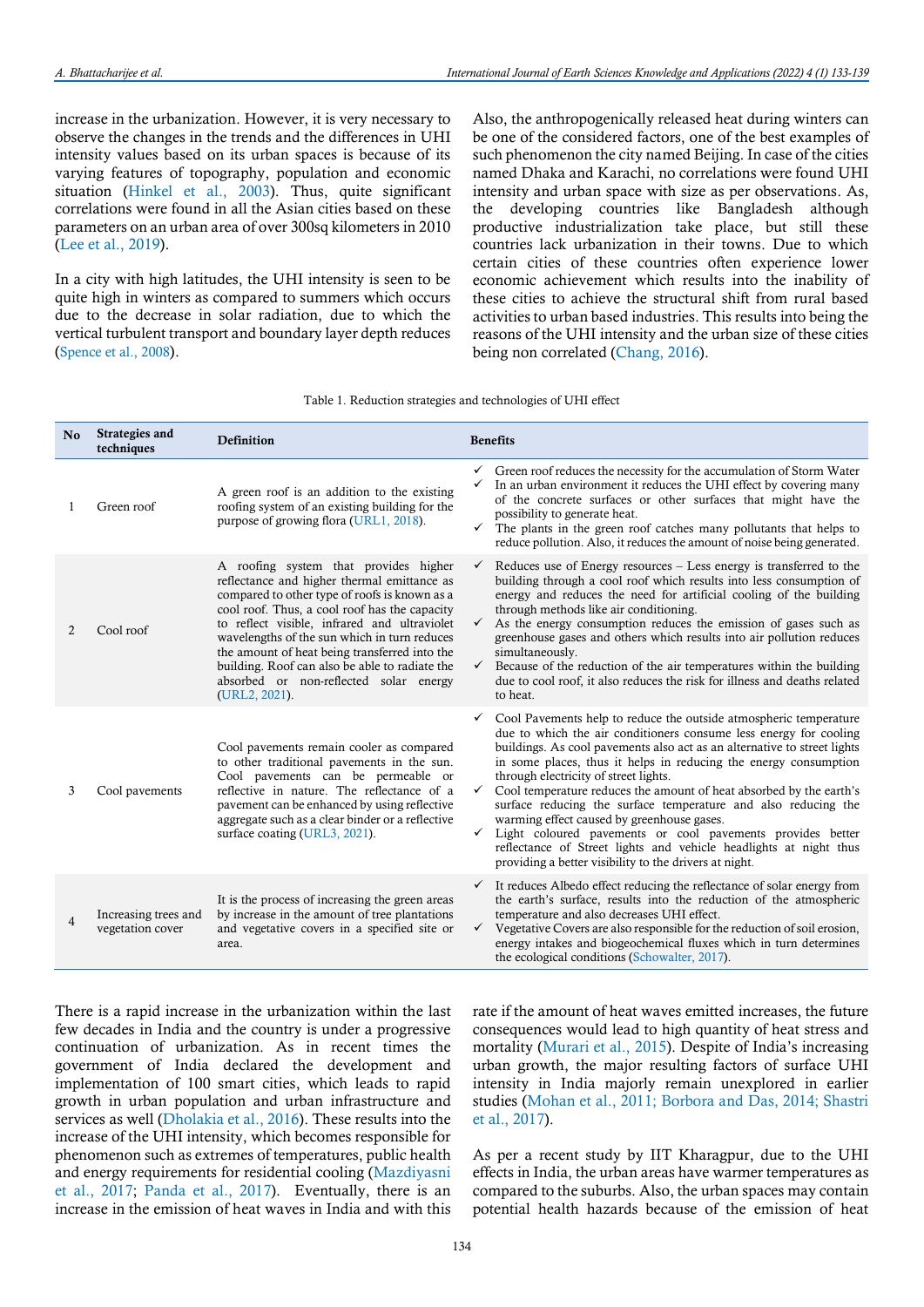waves and pollution as well. It is very disappointing to observe the climate of Bengaluru, which was known for its clean and comforting climate, presently contains UHIs even in places like Koramandala and Jayanagar. The formation of Electronic City and Whitefield in Bengaluru has led to the increase in the number of buildings, industrial parks and other associated high rise residential apartments, thus resulting into expansion of urban areas towards the suburbs, which becomes one of the main reasons for the unpleasant climate. There is a similar condition of the city named Hyderabad which due to its rapid expansion of industrial parks, factories and other related buildings towards the suburbs have gradually converted a part of the city into Cyberabad. Such phenomenon has led to the formation of not only UHIs but also have resulted into polluting the environment because of the major reduction in the Air Quality Index because of the emissions from industries and automobiles. The rapid increase of urbanization has resulted into the formation of UHIs even in mega cities like Delhi, Mumbai and Kolkata to a large number (Balasubramanian, 2020).

Densely populated urban pockets in the city generally form the UHIs where the presence of packed residential buildings and paved roadways becomes responsible for the temperature being higher than the other parts of the city. In order to accommodate more and more urban population large amount of natural vegetation are being converted into concrete structures and asphalt which becomes the main reason for formation of UHIs and Jaipur is one of the prominent examples of it. As per the weather report of Jaipur of 2018, the summer temperature of Jaipur was at an increasing rate over 40 degrees Celsius. The city experienced the hottest day as April 26 with the recorded temperature of 43.2 degrees Celsius (as per 4 June 2018). Heat trapped within the tarred roads and densely placed cluster of buildings increases the temperature by 2 degrees within the city core as compared to the entire city of Jaipur. And this city expected to experience worst scenarios in future due to UHI effects (Bhaduri, 2018).

#### 2. Literature Review

In order to know the generation of UHI, we need to know the source of the heat that is generated and contained in the urban areas, is mainly from the solar radiations and from anthropogenic heat which is generated from industrial power plants, automobiles, air conditioners and others. Most of the anthropogenic heat immediately enters into the environment in the direct form. Whereas, only a part of the solar radiations entering the environment directly is responsible for the heating effects, the remaining solar radiations are being absorbed by the urban built structures and becomes responsible for heating up the environment indirectly. The basic heat transfers and the energy conservation processes play their significant roles in the heat exchange processes (Rizwan et al., 2008).

Table 2. Shows the temperature recorded during the three summer months of the 7 prominent ponits within the core city area of Jaipur also known as Walled City of Jaipur and also the average temperature calculated during summer of these points (Source: Author) (the points are placed as shown in Fig. 1)

| A | Location                | Temperature (°C) | Temperature (°C) | Temperature (°C) | Temperature (°C) |
|---|-------------------------|------------------|------------------|------------------|------------------|
|   | Walled city (core area) | May              | June             | July             | Average          |
|   | Chand Pole              | 43               | 45               | 44               | 44.00            |
|   | Choti Chopad            | 45               | 48               | 44               | 45.67            |
|   | Badi Chopad             | 45               | 48               | 44               | 45.67            |
|   | Subhash Chowk           | 42               | 45               | 43               | 43.33            |
|   | Ghat Gate               | 43               | 45               | 43               | 43.67            |
|   | Sanganeri Gate          | 44               | 45               | 43               | 44.00            |
|   | Aimeri Gate             | 45               | 47               | 44               | 45.33            |

Table 3. Shows the temperature recorded during the three summer months of the 15 prominent ponits within the Surrounding city area of Jaipur and also the average temperature calculated during Summer of these points (Source: Author) (the points are placed as shown below in Fig. 1)

| B  | Location                 | Temperature (°C) | Temperature (°C) | Temperature (°C) | Temperature (°C) |
|----|--------------------------|------------------|------------------|------------------|------------------|
|    | Outer city (surrounding) | May              | June             | July             | Average          |
| 8  | C-Scheme                 | 37               | 42               | 37               | 38.67            |
| 9. | Ramniwas Garden          | 36               | 37               | 35               | 36.00            |
| 10 | Sethi Colony             | 39               | 41               | 38               | 39.33            |
| 11 | Adarsh Nagar             | 39               | 40               | 38               | 39.00            |
| 12 | Golf Club                | 33               | 35               | 33               | 33.67            |
| 13 | Tilak Nagar              | 40               | 41               | 39               | 40.00            |
| 14 | Bapu Nagar               | 38               | 40               | 38               | 38.67            |
| 15 | Gandhi Nagar             | 37               | 40               | 38               | 38.33            |
| 16 | Malviya Nagar            | 37               | 39               | 36               | 37.33            |
| 17 | Jagatpura                | 38               | 40               | 37               | 38.33            |
| 18 | Pratap Nagar             | 38               | 44               | 37               | 39.67            |
| 19 | Sanganer                 | 40               | 42               | 39               | 40.33            |
| 20 | Mansarowar               | 41               | 43               | 40               | 41.33            |
| 21 | Nirman Nagar             | 40               | 44               | 40               | 41.33            |
| 22 | Vaishali Nagar           | 39               | 43               | 39               | 40.33            |

The amount of solar radiation captured by structures of urban spaces on ground level such as walls and roof facets, non-

irrigated green areas, irrigated garden spaces, lawns and paved areas and others are at a different level. Such high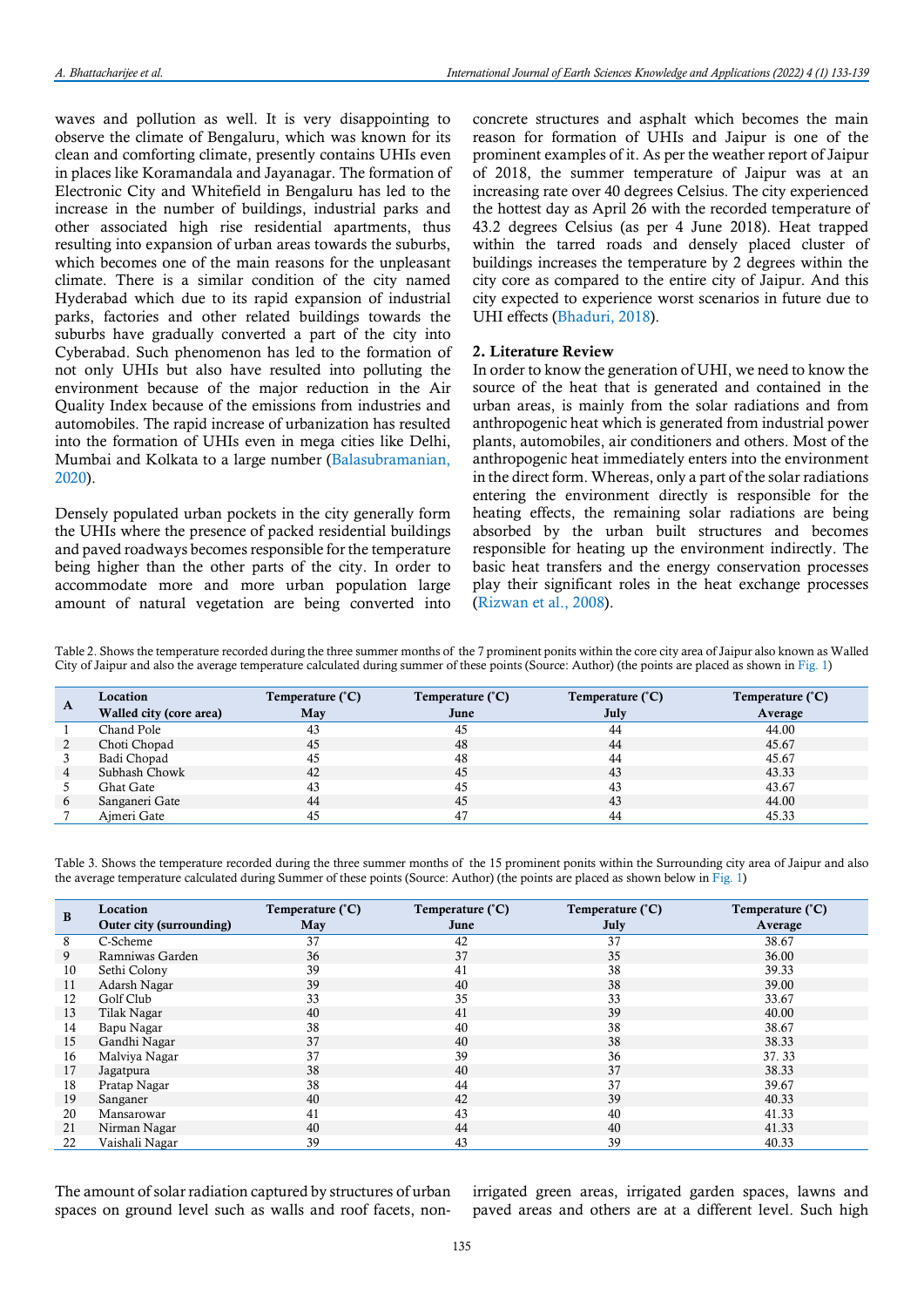amount of radiation is continuously absorbed and accumulated in the form of heat energy from the natural and manmade urban structures from morning till late afternoon. Later, as the sun sets, gradually the environment starts to cool down. Thus, the heat which is stored in the urban structures is now released in the environment. The process and the amount of heat released by the urban structures depends on certain factors which can be controlled, these factors include building materials and the sky view factor. In an urban area, huge amount of construction materials is kept in small spaces which absorbs high intensity of solar radiations (Giridharan

et al., 2004). The ability to release heat through long wave radiations in urban areas is quite low because of decreased sky view which results into large amount of heat accumulation within buildings. It is also being observed that the albedo, which is the comparison between reflected light and the incident light, is quite low in urban areas, because of the typical street canyon configurations and becomes one of the main reasons of air temperatures being significantly high (Kondoh and Nishiyama, 2000). The design parameters of albedo and sky view factors are hence considered to be two very important factors in the making of UHIs.

Table 4. Shows the average temperature of the core city area of Jaipur and the average temperture of the surrounding area of the city of Jaipur for the summer months of May, June and July and then the UHI intensity is calculated for the summer months as per the formula given earlier (Source: Author)

| Month | Tu (City Core) | Ts (Surrounding area) | UHI intensity $(Tu - Ts)$ |
|-------|----------------|-----------------------|---------------------------|
|       | (°C)           | (°C)                  | ربی،<br>ັ                 |
| May   | 43.86          | 38.13                 | 5.73                      |
| June  | 46.14          | 40.73                 | 5.41                      |
| July  | 43.57          | 37.6                  | 5.97                      |



Fig. 1. Showing city of Jaipur and its surroundings indicating sampling points (URL4, 2021)

The UHI effect is formed mainly due to increase in the builtup urban fabrics which occurs due to various factors including increase in the population density of built-up areas

and presence of vegetation in fractions, which leads to increase in the absorption and trapping of solar radiation (Grimmond, 2007). Hence, the increased built-up areas of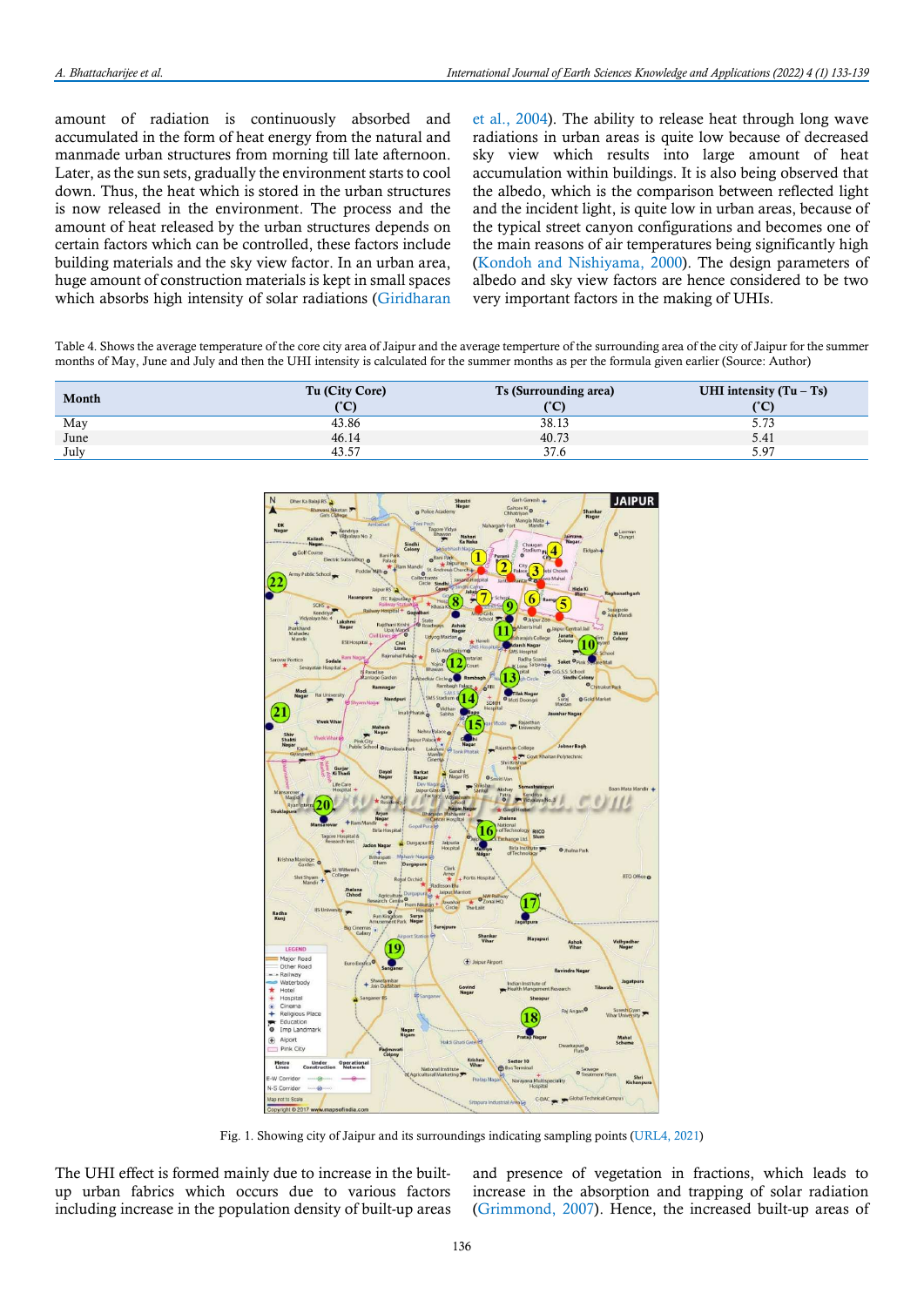urban spaces can have effects such as changes in albedo, thermal capacity change, increase in roughness and there is a significant modification in the surface-energy budget (Arnfield, 2003).

Also, the urban space is also responsible for the increase in the anthropogenic carbon dioxide emissions, generated due to the burning of fossil fuels for heating and cooling effects, due to certain industrial processes and also because of vehicular transportations (Grimmond, 2007). Researches concludes that continuous urbanization leads to progressive increase in the UHI intensity and the other studies depict that urban impact have a significant effect on the recent warming trends (Zhou et al., 2004; Hamdi, 2010; Diensta et al., 2019).

The temporary variables have a significant effect on the UHI that is being formed, including anticyclone conditions, which in turn result into the increase of UHI intensity (Pongracz et al., 2006). Many researches and studies depict the influence that the wind speed and cloud cover have on UHI, and certain results show that there is a negative correlation between UHI and wind speed and cloud cover (Kim and Baik, 2005). Reduction strategies and technologies of UHI effect is given in the Table 1.



Fig. 2. Showing temperature contours of Jaipur within the city core and the surrounding city used for the calculation of the UHI intensity for the month of May (Source: Author)

### 3. A Case Study of Jaipur

Jaipur is a city which has a hot semi-arid climate which is influenced by monsoons. It has long and extreme hot summers, also short and mild winters. Jaipur is one of the prominent UHI zone similar to many other major cities of the world (Mukhopadhyay, 2016).

The UHI effect depends positively on the anthropogenic inclusion of the natural landscapes within a designated urban area (Oke, 1987).



Fig. 3. Showing temperature contours of Jaipur within the city core and the surrounding city used for the calculation of the UHI intensity for the month of June (Source: Author)

Henceforth, with the expansion of the urban area, the UHI intensity also increases at a rapid pace. In order to explain this process, we calculated the UHI intensity of Jaipur City as the difference between the average temperatures of the core urban area and those of its surrounding areas within the designated boundary of the city (Zhou et al., 2013) for particularly of summer season. The equation to derive UHI intensity is as follows:

$$
UHI\text{ intensity } (^{\circ}C) = Tu - Ts \tag{1}
$$

where;  $Tu$  is the mean temperature of the urban core area and Ts is the mean temperature of the surrounding area. Water bodies have been excluded as it effects the temperature of an area immensely (Miles and Esau, 2017).

For calculating the average temperature for summer season of Jaipur City, the formula to be considered is:

$$
T \text{ average } (^{\circ}C) = (T1 + T2 + T3)/3 \tag{2}
$$

where; T1, T2 and T3 is the average temperature for the month of May, June and July, respectively.

The temperature recorded during the three summer months of the 7 prominent points within the core city area of Jaipur was given in the Table 2.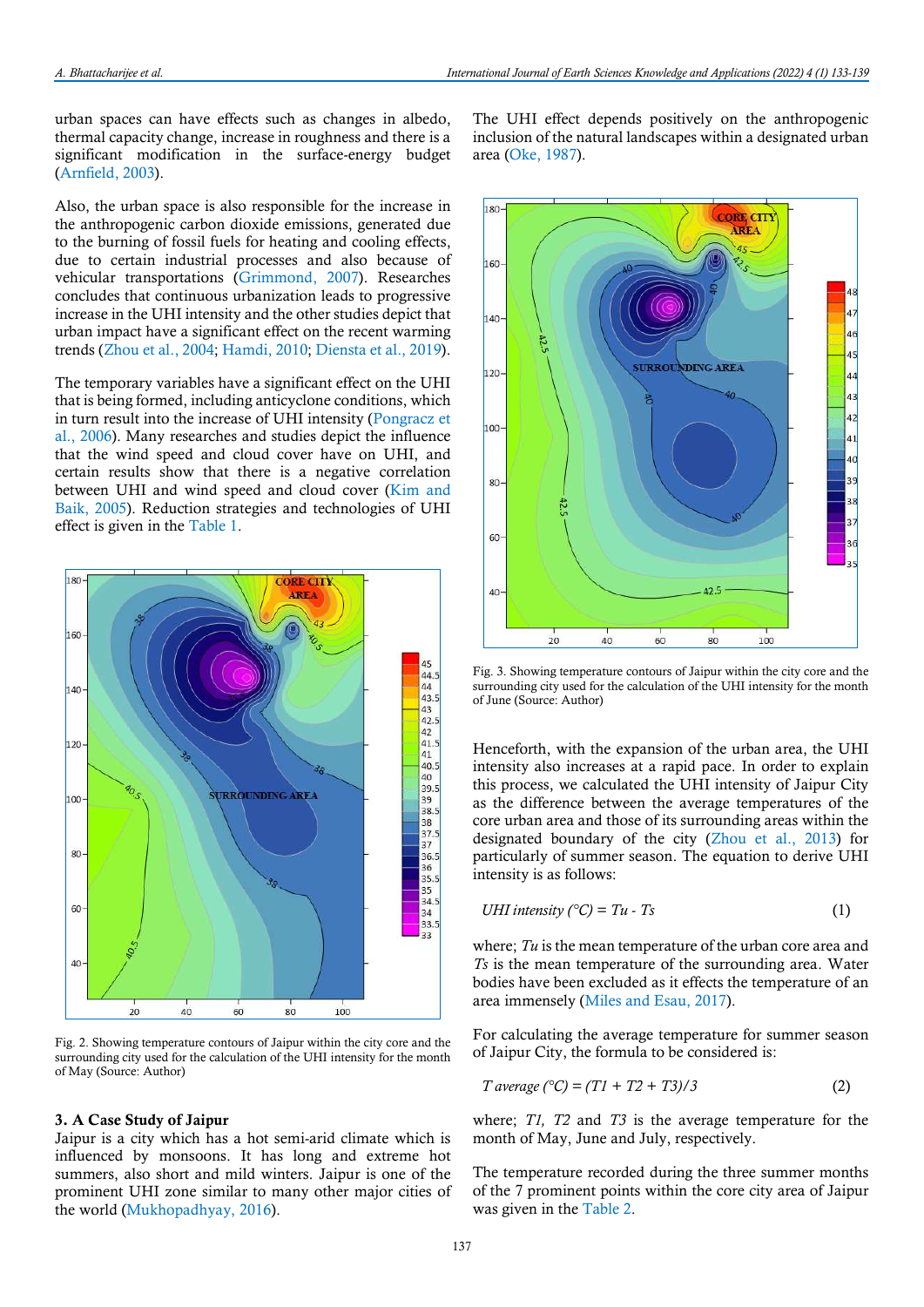At the same time, the temperature recorded during the three summer months of the 15 prominent points within the Surrounding city area of Jaipur was given in the Table 3.

UHI intensity for the months May, June and July has been calculated based on actual observations recorded during these months at different identified locations as per Table 4. It would be evident from the table that the UHI intensity during these months are in the range of 5 to 6  $\degree$ C which is quite significant.



Fig. 4. Showing temperature contours of Jaipur within the city core and the surrounding city used for the calculation of the UHI intensity for the month of July (Source: Author)

An attempt has also been made by the authors to prepare a map of walled and outer city of Jaipur as has been shown in Fig. 1 where the locations of all the sampling points were mentioned. Subsequently, Surfer 9 software was used to prepare isopleths of temperature for the months of May, June and July and reflected in Figs. 2-4, respectively.

It would be quite evident from these figures that there is a clear heat island reflection within the walled city of Jaipur mainly due to extensive concreting of walled city, minimum green surface area and generation of air pollutants from automobiles and other sources with least atmospheric dispersion of such pollutants.

# 4. Conclusion

UHI phenomenon is quite usual in urban areas because of extensive concreting, less open spaces with green cover, significant generation of air pollutants from automobiles and other sources, least air pollutant dispersion ability, unbalancing of albedo effect etc. Such UHIs lead to extensive

power and water consumption in cities, activation of air pollutants by extensive heat, and causes diseases to urban population. Therefore, the UHI needs to be addressed on a scientific scale linking forward and backward issues in an integrated manner. The authors of the present paper have highlighted the indicators responsible for creating heat island, its consequences and estimation. A case study of Jaipur was undertaken by the authors' where they revealed the fact that walled city of Jaipur has significantly been prone to heat island. A comprehensive integrated planning needs to be taken up to address this emerging issue.

# References

- Arnfield, A.A., 2003. Two decades of urban climate research: A review of turbulence, exchanges of energy and water, and the urban heat island. International Journal of Climatology 23 (1),  $1 - 26$
- Balasubramanian, D., 2020. Urban heat islands in India. The Hındu, Avaliable at: https://www.thehindu.com/scitech/science/urban-heat-islands-in-india/article30830560.ece.
- Bhaduri, A., 2018. How cities turn into heat islands: The Jaipur example. Citizen Matters. Available at: https://citizenmatters.in/pink-city-jaipur-heat-island-summertemperature-6981.
- Borbora, J., Das, A.K., 2014. Summertime Urban Heat Island study for Guwahati City, India. Sustainable Cities and Society 11, 61- 66.
- Chang, H-T., 2016. A Temporal and Spatial Analysis of Urban Heat Island in Basin City Utilizing Remote Sensing Techniques. The International Archives of the Photogrammetry, Remote Sensing and Spatial Information Sciences, Volume XLI-B2, 2016 XXIII ISPRS Congress, 12–19 July 2016, Prague, Czech Republic.
- Davis, R.E., Knappenberger, P.C., Michaels, P.J., Novicoff, W.M., 2003. Changing Heat-Related Mortality in the United States. Environmental Health Perspectives 111 (14), 1712-1718.
- Dholakia, H.H., Mishra, V., Garg, A., 2015. Predicted Increases in Heat related Mortality under Climate Change in Urban India. IIMA Working Papers WP2015-05-02, Indian Institute of Management Ahmedabad, Research and Publication Department.
- Diensta, M., Lindén, J., Saladiéc, O., Espera, J., 2019. Detection and elimination of UHI effects in long temperature records from villages – A case study from Tivissa, Spain. Urban Climate 27, 372-383.
- Giridharan, R., Ganesan, S., Lau, S.S.Y., 2004. Daytime urban heat island effect in high-rise and high-density residential developments in Hong Kong. Energy and Buildings 36 (6), 525- 534.
- Grimm, N.B., Faeth, S.H., Golubiewski, N.E., Redman, C.L., Wu, J., Bai, X., Briggs, J.M., 2008. Global Change and the Ecology of Cities. Science 319 (5864), 756-760.
- Grimmond, S., 2007. Urbanization and global environmental change: local effects of urban warming. The Geographical Journal 173 (1), 83-88.
- Hamdi, R., 2010. Estimating Urban Heat Island Effects on the Temperature Series of Uccle (Brussels, Belgium) Using Remote Sensing Data and a Land Surface Scheme. Remote Sensing 2, 2773-2784.
- Hinkel, K.M., Nelson, F.E., Klene, A.E., Bell, J.H., 2003. The urban heat island in winter at Barrow, Alaska. International Journal Climatol 23 (15), 1889-1905.
- Huang, Q., Lu, Y., 2015. The Effect of Urban Heat Island on Climate Warming in the Yangtze River Delta Urban Agglomeration in China. International Journal of Environmental Research and Public Health 12 (8), 8773-8789.